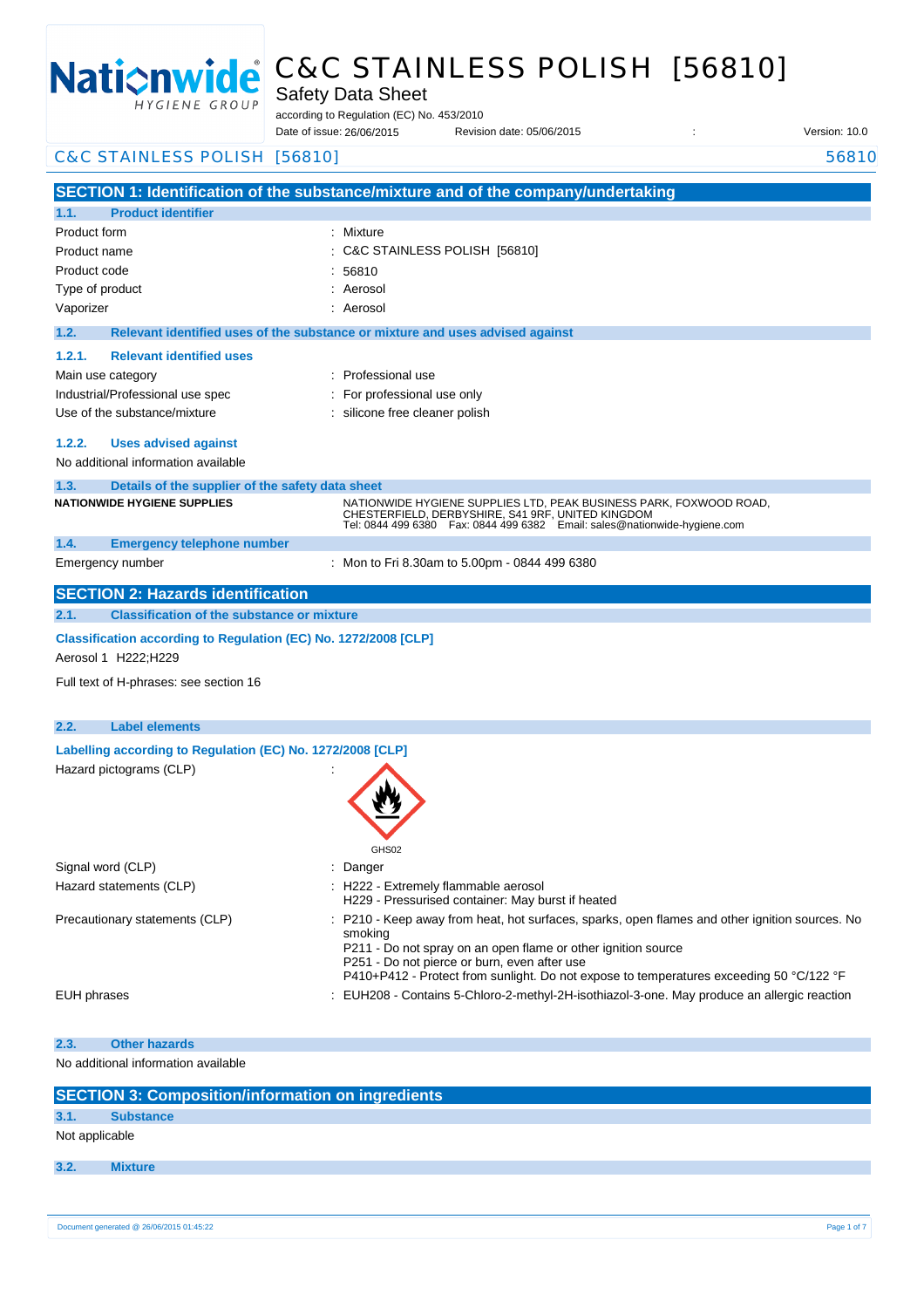according to Regulation (EC) No. 453/2010

| <b>Name</b>                                                                     | <b>Product identifier</b>                                                                                 | $\frac{9}{6}$ | <b>Classification according to</b><br>Directive 67/548/EEC | <b>Classification according to</b><br><b>Regulation (EC) No.</b><br>1272/2008 [CLP] |
|---------------------------------------------------------------------------------|-----------------------------------------------------------------------------------------------------------|---------------|------------------------------------------------------------|-------------------------------------------------------------------------------------|
| Hydrocarbons, C10-13, n-alkanes,<br>isoalkanes, cyclics, < 2% aromatics         | (CAS No) 64742-48-9<br>(EC no) 918-481-9<br>(EC index no) 649-327-00-6<br>(REACH-no) 01-<br>2119457273-39 | $5 - 15$      | R <sub>10</sub>                                            | Flam. Lig. 3, H226<br>Asp. Tox. 1, H304                                             |
| propane<br>substance with national workplace exposure<br>$limit(s)$ (DK, $IE$ ) | (CAS No) 74-98-6<br>(EC no) 200-827-9<br>(EC index no) 601-003-00-5                                       | $5 - 15$      | $F +: R12$                                                 | Flam, Gas 1, H220                                                                   |
| butane<br>substance with national workplace exposure<br>$limit(s)$ (DK, GB, IE) | (CAS No) 106-97-8<br>(EC no) 203-448-7<br>(EC index no) 601-004-00-0                                      | $5 - 15$      | $F +: R12$                                                 | Flam. Gas 1, H220<br>Press, Gas                                                     |

Full text of R- and H-phrases: see section 16

| <b>SECTION 4: First aid measures</b>                                               |                                                                                                                                                                                               |
|------------------------------------------------------------------------------------|-----------------------------------------------------------------------------------------------------------------------------------------------------------------------------------------------|
| 4.1.<br><b>Description of first aid measures</b>                                   |                                                                                                                                                                                               |
|                                                                                    |                                                                                                                                                                                               |
| First-aid measures general                                                         | : Get medical advice/attention if you feel unwell.                                                                                                                                            |
| First-aid measures after inhalation<br>First-aid measures after skin contact       | Remove person to fresh air and keep comfortable for breathing.<br>Wash with plenty of soap and water.                                                                                         |
|                                                                                    |                                                                                                                                                                                               |
| First-aid measures after eye contact                                               | IF IN EYES: Rinse cautiously with water for several minutes. Remove contact lenses, if present<br>and easy to do. Continue rinsing. If eye irritation persists: Get medical advice/attention. |
| First-aid measures after ingestion                                                 | Do NOT induce vomiting. Rinse mouth. Drink plenty of water. Get medical advice/attention.                                                                                                     |
| 4.2.<br>Most important symptoms and effects, both acute and delayed                |                                                                                                                                                                                               |
| Symptoms/injuries                                                                  | Not expected to present a significant hazard under anticipated conditions of normal use.                                                                                                      |
| Symptoms/injuries after inhalation                                                 | May cause respiratory irritation.                                                                                                                                                             |
| Symptoms/injuries after skin contact                                               | Repeated exposure may cause skin dryness or cracking.                                                                                                                                         |
| Symptoms/injuries after eye contact                                                | Causes eye irritation.                                                                                                                                                                        |
| Symptoms/injuries after ingestion                                                  | May cause a light irritation of the linings of the mouth, throat, and gastrointestinal tract.                                                                                                 |
| 4.3.<br>Indication of any immediate medical attention and special treatment needed |                                                                                                                                                                                               |
| Treat symptomatically.                                                             |                                                                                                                                                                                               |
| <b>SECTION 5: Firefighting measures</b>                                            |                                                                                                                                                                                               |
| 5.1.<br><b>Extinguishing media</b>                                                 |                                                                                                                                                                                               |
| Suitable extinguishing media                                                       | : Carbon dioxide. Dry powder. Foam.                                                                                                                                                           |
| 5.2.<br>Special hazards arising from the substance or mixture                      |                                                                                                                                                                                               |
| Fire hazard                                                                        | : Extremely flammable aerosol.                                                                                                                                                                |
| Explosion hazard                                                                   | Explosion risk in case of fire.                                                                                                                                                               |
| 5.3.<br><b>Advice for firefighters</b>                                             |                                                                                                                                                                                               |
| Firefighting instructions                                                          | : Use water spray or fog for cooling exposed containers.                                                                                                                                      |
| <b>SECTION 6: Accidental release measures</b>                                      |                                                                                                                                                                                               |
| Personal precautions, protective equipment and emergency procedures<br>6.1.        |                                                                                                                                                                                               |
| General measures                                                                   | : Remove ignition sources.                                                                                                                                                                    |
| 6.1.1.<br>For non-emergency personnel                                              |                                                                                                                                                                                               |
| <b>Emergency procedures</b>                                                        | : Evacuate unnecessary personnel.                                                                                                                                                             |
|                                                                                    |                                                                                                                                                                                               |
| 6.1.2.<br>For emergency responders                                                 |                                                                                                                                                                                               |
| Protective equipment                                                               | : Use personal protective equipment as required.                                                                                                                                              |
| 6.2.<br><b>Environmental precautions</b>                                           |                                                                                                                                                                                               |
| Avoid release to the environment.                                                  |                                                                                                                                                                                               |
| 6.3.<br>Methods and material for containment and cleaning up                       |                                                                                                                                                                                               |
| For containment                                                                    | : Collect spillage.                                                                                                                                                                           |
| Methods for cleaning up                                                            | Soak up spills with inert solids, such as clay or diatomaceous earth as soon as possible.                                                                                                     |
| 6.4.<br><b>Reference to other sections</b>                                         |                                                                                                                                                                                               |
|                                                                                    | For further information refer to section 8: "Exposure controls/personal protection". For further information refer to section 13.                                                             |
| <b>SECTION 7: Handling and storage</b>                                             |                                                                                                                                                                                               |
| <b>Precautions for safe handling</b><br>7.1.                                       |                                                                                                                                                                                               |
| Additional hazards when processed                                                  | : Pressurized container: Do not pierce or burn, even after use.                                                                                                                               |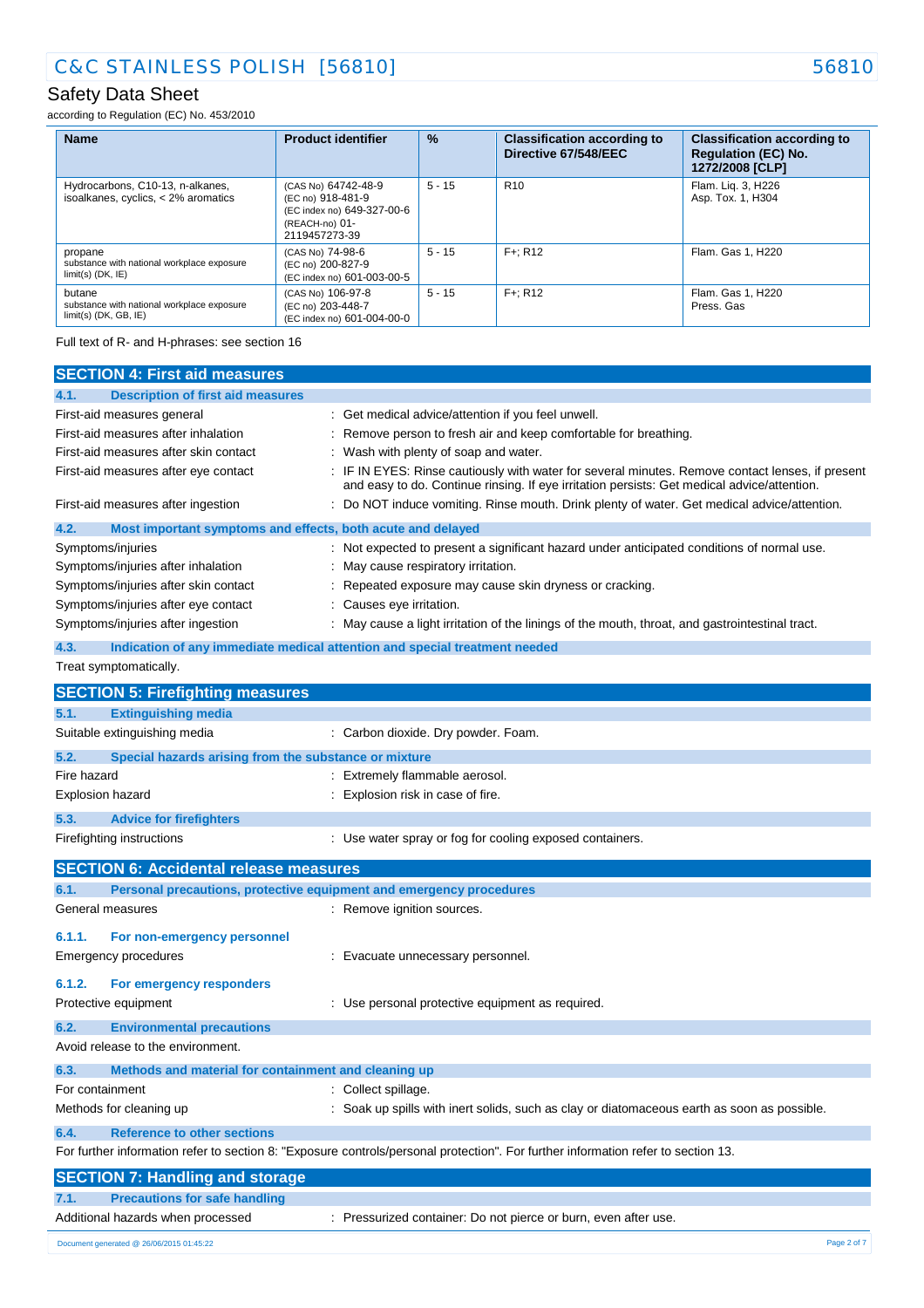## Safety Data Sheet

according to Regulation (EC) No. 453/2010

| Precautions for safe handling | : Do not spray on an open flame or other ignition source.                                                        |  |  |  |
|-------------------------------|------------------------------------------------------------------------------------------------------------------|--|--|--|
| Hygiene measures              | : Do not eat, drink or smoke when using this product.                                                            |  |  |  |
| 7.2.                          | Conditions for safe storage, including any incompatibilities                                                     |  |  |  |
| <b>Technical measures</b>     | Does not require any specific or particular technical measures.<br>÷                                             |  |  |  |
| Storage conditions            | Keep away from ignition sources. Protect from sunlight. Do not expose to temperatures<br>exceeding 50 °C/122 °F. |  |  |  |
| Incompatible products         | : Oxidizing agent. Strong acids. Strong bases.                                                                   |  |  |  |
| Incompatible materials        | Direct sunlight. Heat sources. Sources of ignition.                                                              |  |  |  |
| Special rules on packaging    | Keep only in original container.                                                                                 |  |  |  |
| Specific end use(s)<br>7.3.   |                                                                                                                  |  |  |  |

No additional information available

## **SECTION 8: Exposure controls/personal protection**

| 8.1.<br><b>Control parameters</b> |                                               |                                                                             |
|-----------------------------------|-----------------------------------------------|-----------------------------------------------------------------------------|
| propane (74-98-6)                 |                                               |                                                                             |
| Denmark                           | Local name                                    | Propan                                                                      |
| Denmark                           | Grænseværdie (langvarig) (mg/m <sup>3</sup> ) | 1800 mg/m <sup>3</sup>                                                      |
| Denmark                           | Grænseværdie (langvarig) (ppm)                | 1000 ppm                                                                    |
| Ireland                           | Local name                                    | Propane                                                                     |
| Ireland                           | OEL (8 hours ref) (ppm)                       | 1000 ppm                                                                    |
| Ireland                           | Notes (IE)                                    | Asphx                                                                       |
| butane (106-97-8)                 |                                               |                                                                             |
| Denmark                           | Local name                                    | n-Butan                                                                     |
| Denmark                           | Grænseværdie (langvarig) (mg/m <sup>3</sup> ) | 1200 mg/m <sup>3</sup>                                                      |
| Denmark                           | Grænseværdie (langvarig) (ppm)                | 500 ppm                                                                     |
| Ireland                           | Local name                                    | <b>Butane</b>                                                               |
| Ireland                           | OEL (8 hours ref) (ppm)                       | 1000 ppm                                                                    |
| United Kingdom                    | Local name                                    | <b>Butane</b>                                                               |
| United Kingdom                    | WEL TWA (mg/m <sup>3</sup> )                  | 1450 mg/m <sup>3</sup>                                                      |
| United Kingdom                    | WEL TWA (ppm)                                 | 600 ppm                                                                     |
| United Kingdom                    | WEL STEL (mg/m <sup>3</sup> )                 | 1810 mg/m <sup>3</sup>                                                      |
| United Kingdom                    | WEL STEL (ppm)                                | 750 ppm                                                                     |
| United Kingdom                    | Remark (WEL)                                  | Carc, (only applies if Butane contains more than 0.1%<br>of buta-1,3-diene) |

| 8.2.            | <b>Exposure controls</b>          |                                                        |
|-----------------|-----------------------------------|--------------------------------------------------------|
|                 | Materials for protective clothing | : Not required for normal conditions of use            |
| Hand protection |                                   | : In case of repeated or prolonged contact wear gloves |
| Eye protection  |                                   | : Not required for normal conditions of use            |
|                 | Skin and body protection          | : Not required for normal conditions of use            |
|                 | Respiratory protection            | : Not required for normal conditions of use            |

| <b>SECTION 9: Physical and chemical properties</b>            |                     |  |  |  |  |
|---------------------------------------------------------------|---------------------|--|--|--|--|
| Information on basic physical and chemical properties<br>9.1. |                     |  |  |  |  |
| Physical state                                                | : Liquid            |  |  |  |  |
| Appearance                                                    | : Aerosol.          |  |  |  |  |
| Colour                                                        | : white.            |  |  |  |  |
| Odour                                                         | : characteristic.   |  |  |  |  |
| Odour threshold                                               | : No data available |  |  |  |  |
| pH                                                            | : No data available |  |  |  |  |
| Relative evaporation rate (butylacetate=1)                    | : No data available |  |  |  |  |
| Melting point                                                 | : No data available |  |  |  |  |
| Freezing point                                                | : No data available |  |  |  |  |
| Boiling point                                                 | : No data available |  |  |  |  |
|                                                               |                     |  |  |  |  |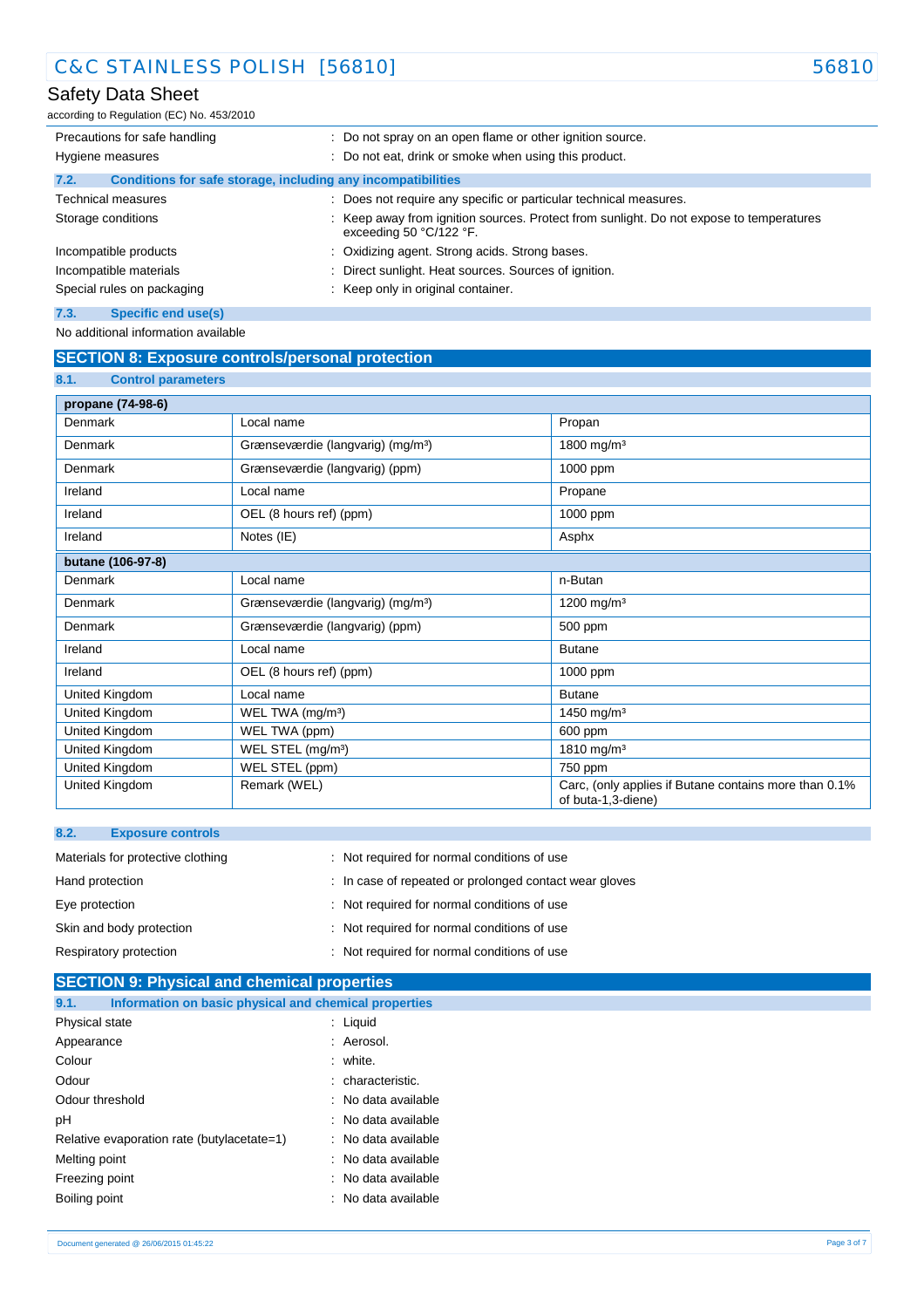## Safety Data Sheet

according to Regulation (EC) No. 453/2010

| : No data available |
|---------------------|
| : No data available |
| : No data available |
| : No data available |
| : No data available |
| : No data available |
| : 0.82              |
| : No data available |
| : No data available |
| : No data available |
| : No data available |
| : No data available |
| : No data available |
| No data available   |
|                     |

### **9.2. Other information**

No additional information available

|       | <b>SECTION 10: Stability and reactivity</b> |  |  |  |  |
|-------|---------------------------------------------|--|--|--|--|
| 10.1. | <b>Reactivity</b>                           |  |  |  |  |
|       | Pressurised container: May burst if heated. |  |  |  |  |
| 10.2. | <b>Chemical stability</b>                   |  |  |  |  |
|       | Stable under normal conditions.             |  |  |  |  |
| 10.3. | <b>Possibility of hazardous reactions</b>   |  |  |  |  |
|       | No additional information available         |  |  |  |  |
| 10.4. | <b>Conditions to avoid</b>                  |  |  |  |  |
|       | Direct sunlight. Heat. Open flame.          |  |  |  |  |
| 10.5. | <b>Incompatible materials</b>               |  |  |  |  |
|       | No additional information available         |  |  |  |  |
| 10.6. | <b>Hazardous decomposition products</b>     |  |  |  |  |

No additional information available

| <b>SECTION 11: Toxicological information</b>          |                             |  |  |  |  |  |
|-------------------------------------------------------|-----------------------------|--|--|--|--|--|
| 11.1.<br>Information on toxicological effects         |                             |  |  |  |  |  |
| Acute toxicity                                        | $\therefore$ Not classified |  |  |  |  |  |
| Skin corrosion/irritation                             | : Not classified            |  |  |  |  |  |
| Serious eye damage/irritation                         | : Not classified            |  |  |  |  |  |
| Respiratory or skin sensitisation                     | $\therefore$ Not classified |  |  |  |  |  |
| Germ cell mutagenicity                                | : Not classified            |  |  |  |  |  |
| Carcinogenicity                                       | $\therefore$ Not classified |  |  |  |  |  |
| Reproductive toxicity                                 | : Not classified            |  |  |  |  |  |
| Specific target organ toxicity (single exposure)      | : Not classified            |  |  |  |  |  |
| Specific target organ toxicity (repeated<br>exposure) | $\therefore$ Not classified |  |  |  |  |  |
| Aspiration hazard                                     | $\therefore$ Not classified |  |  |  |  |  |

## **STAINLESS STEEL POLISH** Vaporizer **Access** Aerosol

| <b>SECTION 12: Ecological information</b> |  |  |  |  |
|-------------------------------------------|--|--|--|--|
|                                           |  |  |  |  |

**12.1. Toxicity**

| Hydrocarbons, C10-13, n-alkanes, isoalkanes, cyclics, < 2% aromatics (64742-48-9) |                                     |  |
|-----------------------------------------------------------------------------------|-------------------------------------|--|
| LC50 fishes 1                                                                     | $> 1000$ ma/l                       |  |
| EC50 other aquatic organisms 1                                                    | $>$ 1000 mg/l EC50 waterflea (48 h) |  |
| EC50 other aquatic organisms 2                                                    | > 1000 mg/l IC50 algea (72 h) mg/l  |  |

## **12.2. Persistence and degradability**

No additional information available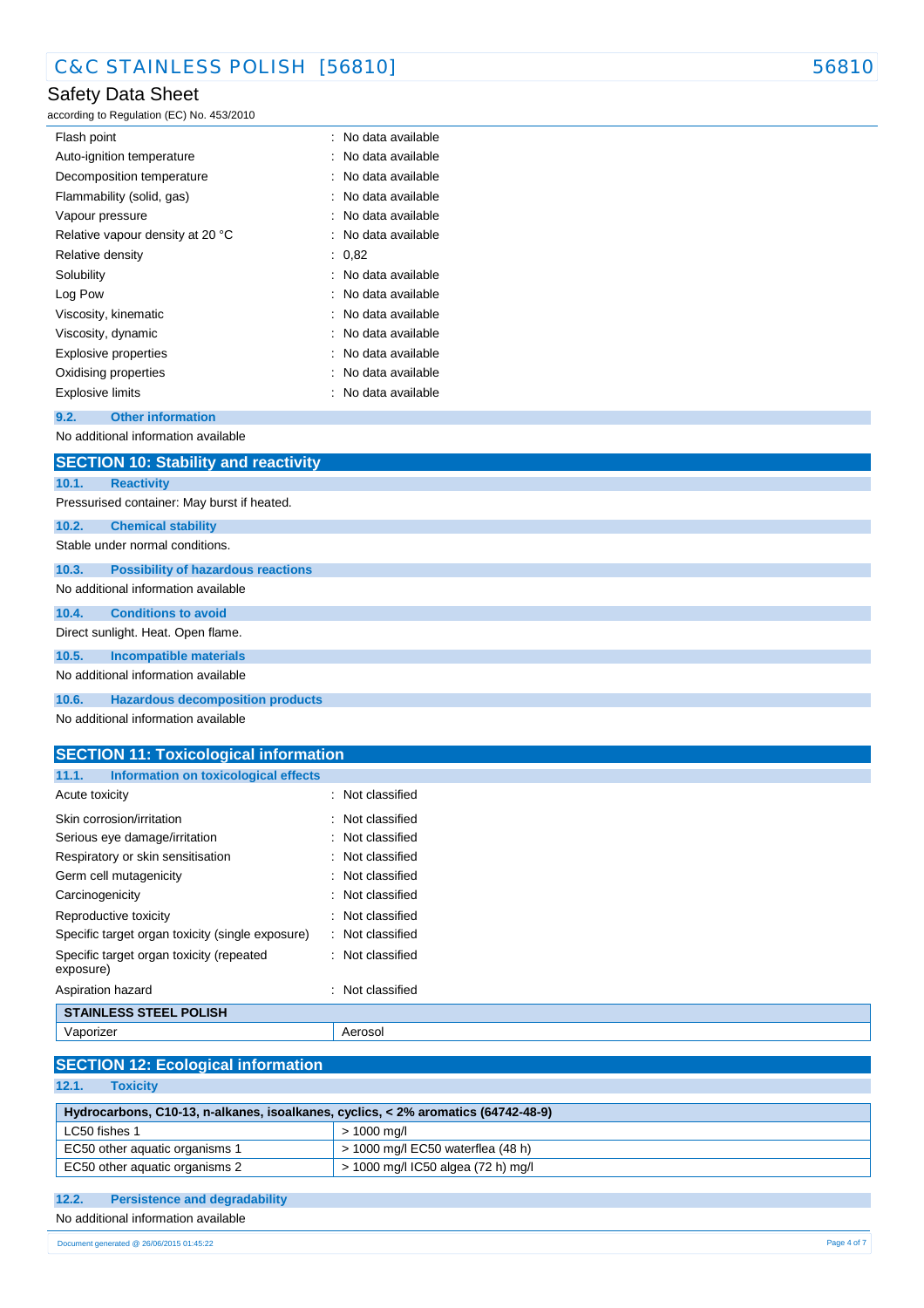| C&C STAINLESS POLISH [56810]                                                                                                                                                |                                                                                   | 56810 |
|-----------------------------------------------------------------------------------------------------------------------------------------------------------------------------|-----------------------------------------------------------------------------------|-------|
| Safety Data Sheet<br>according to Regulation (EC) No. 453/2010                                                                                                              |                                                                                   |       |
| 12.3.<br><b>Bioaccumulative potential</b>                                                                                                                                   |                                                                                   |       |
| No additional information available                                                                                                                                         |                                                                                   |       |
| 12.4.<br><b>Mobility in soil</b><br>No additional information available                                                                                                     |                                                                                   |       |
| 12.5.<br><b>Results of PBT and vPvB assessment</b>                                                                                                                          |                                                                                   |       |
| No additional information available                                                                                                                                         |                                                                                   |       |
| 12.6.<br><b>Other adverse effects</b><br>No additional information available                                                                                                |                                                                                   |       |
| <b>SECTION 13: Disposal considerations</b>                                                                                                                                  |                                                                                   |       |
| 13.1.<br><b>Waste treatment methods</b>                                                                                                                                     |                                                                                   |       |
| Waste disposal recommendations                                                                                                                                              | : Do not pierce or burn, even after use.                                          |       |
| <b>SECTION 14: Transport information</b><br>In accordance with ADR / RID / IMDG / IATA / ADN                                                                                |                                                                                   |       |
| 14.1.<br><b>UN number</b>                                                                                                                                                   |                                                                                   |       |
| UN-No. (ADR)                                                                                                                                                                | : 1950                                                                            |       |
| UN-No. (IMDG)                                                                                                                                                               | : 1950                                                                            |       |
| UN-No.(IATA)                                                                                                                                                                | : 1950                                                                            |       |
| 14.2.<br><b>UN proper shipping name</b><br>Proper Shipping Name (ADR)<br>Proper Shipping Name (IMDG)<br>Proper Shipping Name (IATA)<br>Transport document description (ADR) | : AEROSOLS<br>: AEROSOLS<br>: AEROSOLS, FLAMMABLE<br>: UN 1950 AEROSOLS, 2.1, (D) |       |
| Transport document description (IMDG)                                                                                                                                       | : UN 1950 AEROSOLS, 2.1                                                           |       |
| 14.3.<br><b>Transport hazard class(es)</b><br><b>ADR</b>                                                                                                                    |                                                                                   |       |
| Transport hazard class(es) (ADR)                                                                                                                                            | $\therefore$ 2.1                                                                  |       |
| Danger labels (ADR)                                                                                                                                                         | : 2.1                                                                             |       |
|                                                                                                                                                                             | $\ddot{\cdot}$                                                                    |       |
| <b>IMDG</b>                                                                                                                                                                 |                                                                                   |       |
| Transport hazard class(es) (IMDG)                                                                                                                                           | : 2.1                                                                             |       |
| Danger labels (IMDG)                                                                                                                                                        | : 2.1                                                                             |       |
|                                                                                                                                                                             |                                                                                   |       |
| <b>IATA</b>                                                                                                                                                                 |                                                                                   |       |
| Transport hazard class(es) (IATA)<br>Hazard labels (IATA)                                                                                                                   | : 2.1<br>: 2.1                                                                    |       |
|                                                                                                                                                                             |                                                                                   |       |
|                                                                                                                                                                             |                                                                                   |       |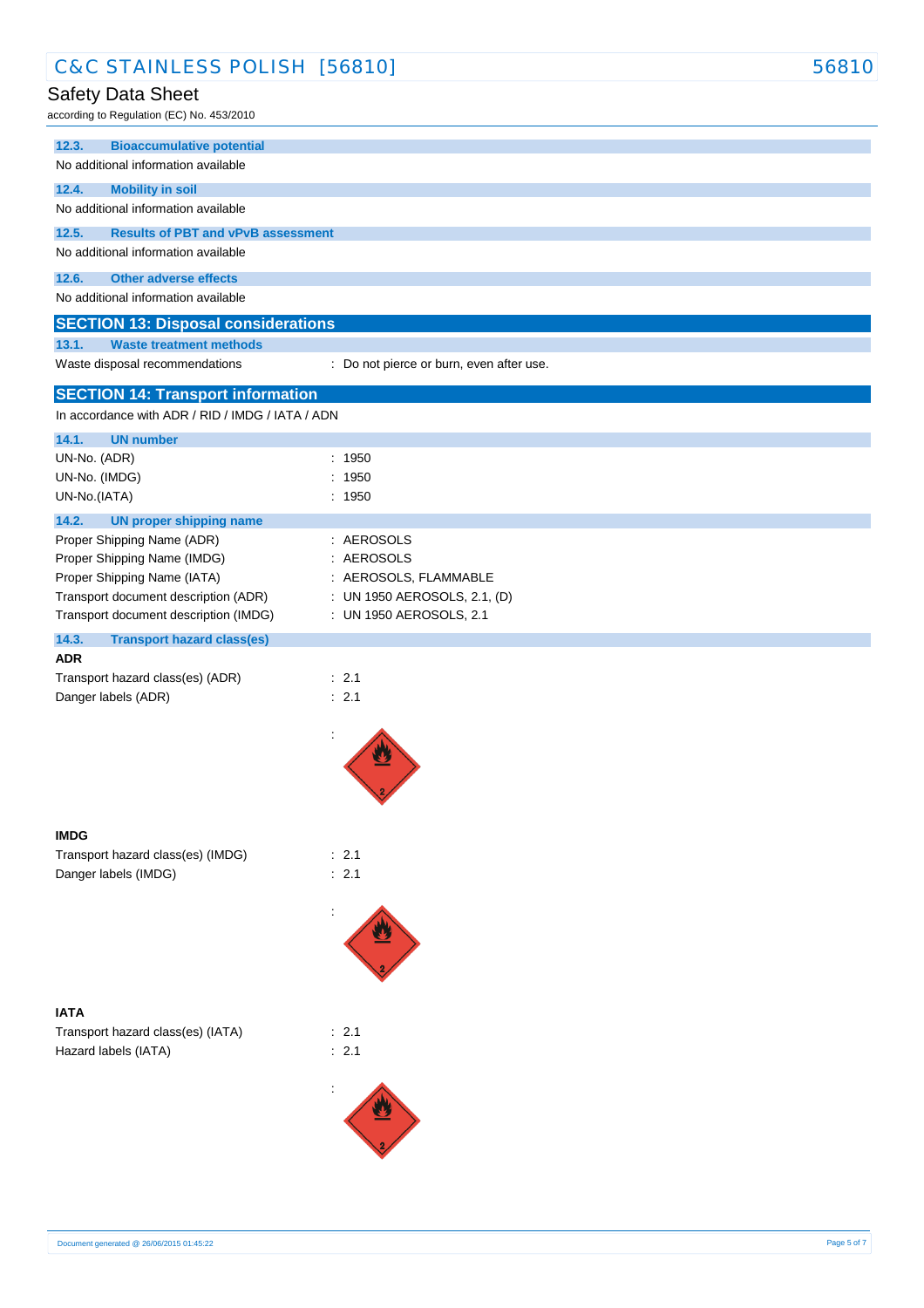## Safety Data Sheet

according to Regulation (EC) No. 453/2010

| 14.4.<br><b>Packing group</b>         |                                        |
|---------------------------------------|----------------------------------------|
| Packing group (ADR)                   | Not applicable                         |
| Packing group (IMDG)                  | Not applicable                         |
| Packing group (IATA)                  | Not applicable                         |
| <b>Environmental hazards</b><br>14.5. |                                        |
| Dangerous for the environment         | : No                                   |
| Marine pollutant                      | : No                                   |
| Other information                     | No supplementary information available |

#### $14.6.$ **14.6. Special precautions for user**

| - Overland transport                                                       |                                                                          |
|----------------------------------------------------------------------------|--------------------------------------------------------------------------|
| Classification code (ADR)                                                  | : 5F                                                                     |
| Special provisions (ADR)                                                   | 190, 327, 344, 625                                                       |
| Limited quantities (ADR)                                                   | 1L                                                                       |
| Excepted quantities (ADR)                                                  | E <sub>0</sub>                                                           |
| Packing instructions (ADR)                                                 | : P207, LP02                                                             |
| Special packing provisions (ADR)                                           | PP87, RR6, L2                                                            |
| Mixed packing provisions (ADR)                                             | MP9                                                                      |
| Transport category (ADR)                                                   | $\overline{2}$                                                           |
| Special provisions for carriage - Packages<br>(ADR)                        | : V14                                                                    |
| Special provisions for carriage - Loading,<br>unloading and handling (ADR) | : CV9, CV12                                                              |
| Special provisions for carriage - Operation<br>(ADR)                       | : S2                                                                     |
| Tunnel restriction code (ADR)                                              | : D                                                                      |
| - Transport by sea                                                         |                                                                          |
| Special provisions (IMDG)                                                  | : 63, 190, 277, 327, 344, 959                                            |
| Limited quantities (IMDG)                                                  | SP277                                                                    |
| Excepted quantities (IMDG)                                                 | E0                                                                       |
| Packing instructions (IMDG)                                                | : P207, LP02                                                             |
| Special packing provisions (IMDG)                                          | $:$ PP87, L2                                                             |
| EmS-No. (Fire)                                                             | : F.D                                                                    |
| EmS-No. (Spillage)                                                         | $: S-U$                                                                  |
| Stowage category (IMDG)                                                    | : None                                                                   |
| - Air transport                                                            |                                                                          |
| PCA Excepted quantities (IATA)                                             | E0                                                                       |
| PCA Limited quantities (IATA)                                              | Y203                                                                     |
| PCA limited quantity max net quantity (IATA)                               | 30kgG                                                                    |
| PCA packing instructions (IATA)                                            | 203                                                                      |
| PCA max net quantity (IATA)                                                | 75kg                                                                     |
| CAO packing instructions (IATA)                                            | 203                                                                      |
| CAO max net quantity (IATA)                                                | 150 <sub>kg</sub>                                                        |
| Special provisions (IATA)                                                  | A145, A167, A802                                                         |
| ERG code (IATA)                                                            | 10 <sub>L</sub>                                                          |
| 14.7.                                                                      | Transport in bulk according to Annex II of MARPOL 73/78 and the IBC Code |

IBC code : Not applicable.

## **SECTION 15: Regulatory information**

**15.1. Safety, health and environmental regulations/legislation specific for the substance or mixture**

#### **15.1.1. EU-Regulations**

Contains no substances with Annex XVII restrictions Contains no substance on the REACH candidate list Contains no REACH Annex XIV substances

#### **15.1.2. National regulations**